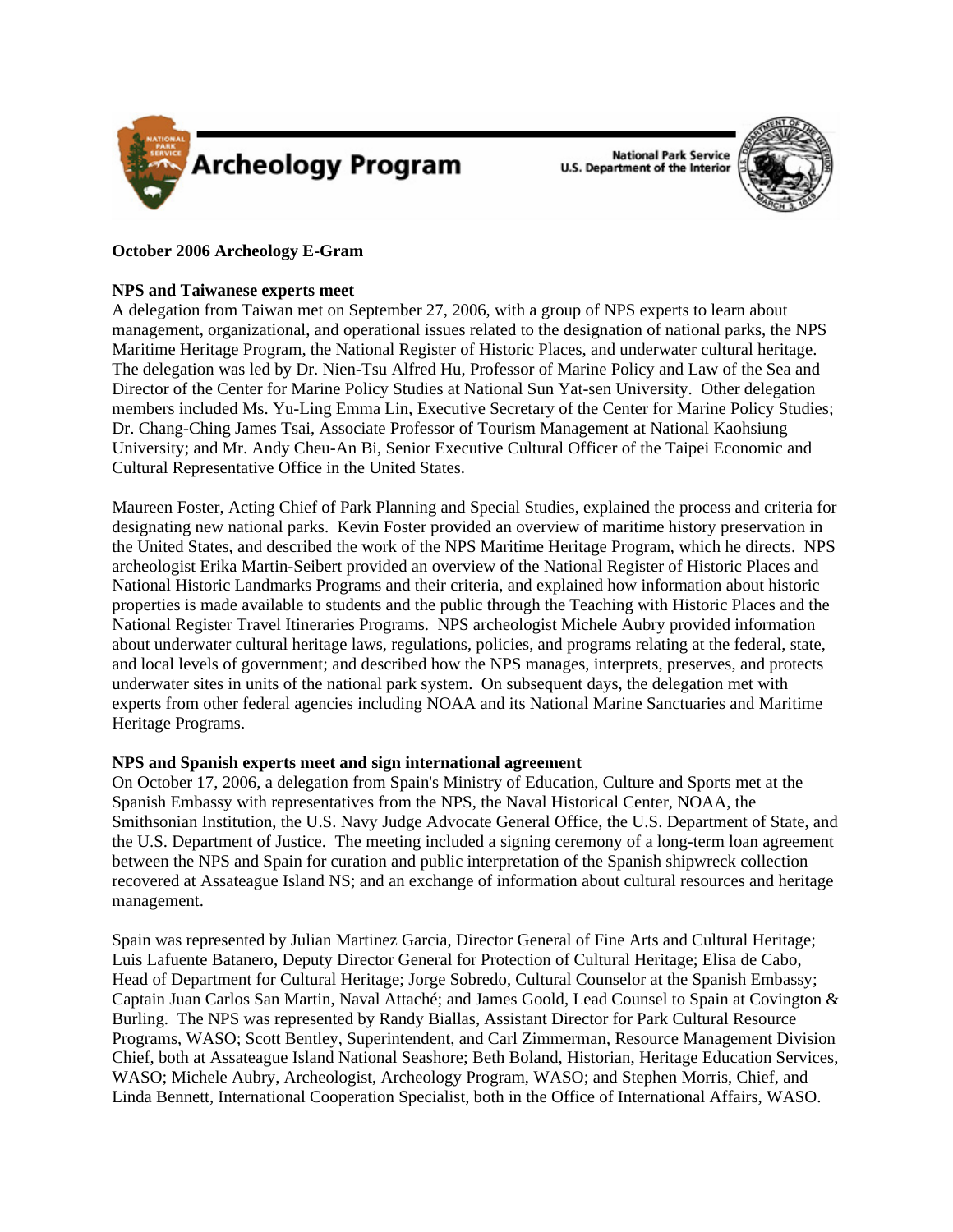Remarks by NPS Assistant Director Randy Biallas focused on the Spanish shipwreck collection recovered at Assateague Island NS, the Spanish Treasure Fleets Teaching with Historic Places Lesson Plan and five National Register Travel Itineraries highlighting Spanish heritage sites; and the potential for enhanced cooperation between Spain and the NPS at the 43 parks containing or commemorating Spanish heritage in the United States. Barbara Voulgaris from the Naval Historical Center and John Broadwater from the National Oceanic and Atmospheric Administration made presentations about their respective agency's cultural resources management programs.

On October 18, 2006, the Spanish delegation traveled to Assateague Island NS to view their collection of artifacts and plans for construction of a new visitor center at the park.

## **Government Perspective on Public Archeology in** *The SAA Archeological Record*

The September 2006 issue of *The SAA Archaeology Record* focuses on the challenges and rewards of carrying out archeological projects within municipal, state, tribal and federal government programs. Archeologists working for the BLM; U.S. Army; White Mountain Apache Tribe; Pima County, AZ; Calvert County, MD; Minnesota State Historic Preservation Office; and the NPS discussed recent archeological activities undertaken with their programs.

The issue also commemorates the centennial of the Antiquities Act, signed in 1906 by President Theodore Roosevelt. The commemorative section features articles by NPS and BLM archeologists that highlight the significance of the Antiquities Act for archeological resource preservation, and the legacies that have been created to commemorate this remarkable law.

Barbara Little, Archeologist, NPS Archeology Program, and Teresa Moyer, who coordinated the NPS Antiquities Act centennial commemoration, edited this volume. Past issues of *The SAA Archaeology Record* are available online at: [http://www.saa.org/publications/theSAAarchRec/.](http://www.saa.org/publications/theSAAarchRec/)

## **Fall Events at Independence Living History Center--Archeology Lab, Independence NHP**

Staff at the Independence Living History Center (ILHC) Archeology Laboratory, Independence Park Education program (the *Independence Park Institute*) and Ball State University Teachers College collaborated to develop an Electronic Field Trip (EFT) entitled *Freedom in America: Some Assembly Required*. EFT's allow classrooms to visit places on-line, [\(www.bsu.edu/eft/\)](http://www.bsu.edu/eft/). The EFT includes an archeology segment , entitled "This Piece of History Stinks," that is available at <http://www.bsu.edu/eft/webisodes/> (Note: This video loads extraordinarily slowly with approximately 4 minutes of blank screen prior to running).

In collaboration with the *Philadelphia Archaeological Forum* (PAF), the ILHC Archeology Lab sponsored a day-long event on October 14, 2006, entitled, *Discover Philadelphia's Hidden Past: An Archeology Month Celebration, 2006* [\(http://www.phillyarchaeology.org](http://www.phillyarchaeology.org)). The event included eight archeological presentations, a mini-archeological film festival, and an open house at the ILHC Archeology Lab. Results of research from the National Constitution Center site at Independence Park was exhibited and the documentary film, *In The Shadow of Liberty: The Search for James Oronoco Dexter*, directed by Mitchell Smith and funded in part by NPS, was shown.

PAF and the IHLC Archeology Lab staffed an Archeology Information Table in the Independence NHP Visitors Center on weekends throughout October in honor of Pennsylvania's Archeology Month. Copies of an Archeology Month activity sheet

(<http://www.phillyarchaeology.org/Kids/images/Archaeology%20Month%20Activities.pdf>) created by the *Independence Park Institute* and ILHC Archeology Lab staff were provided for use, as was a poster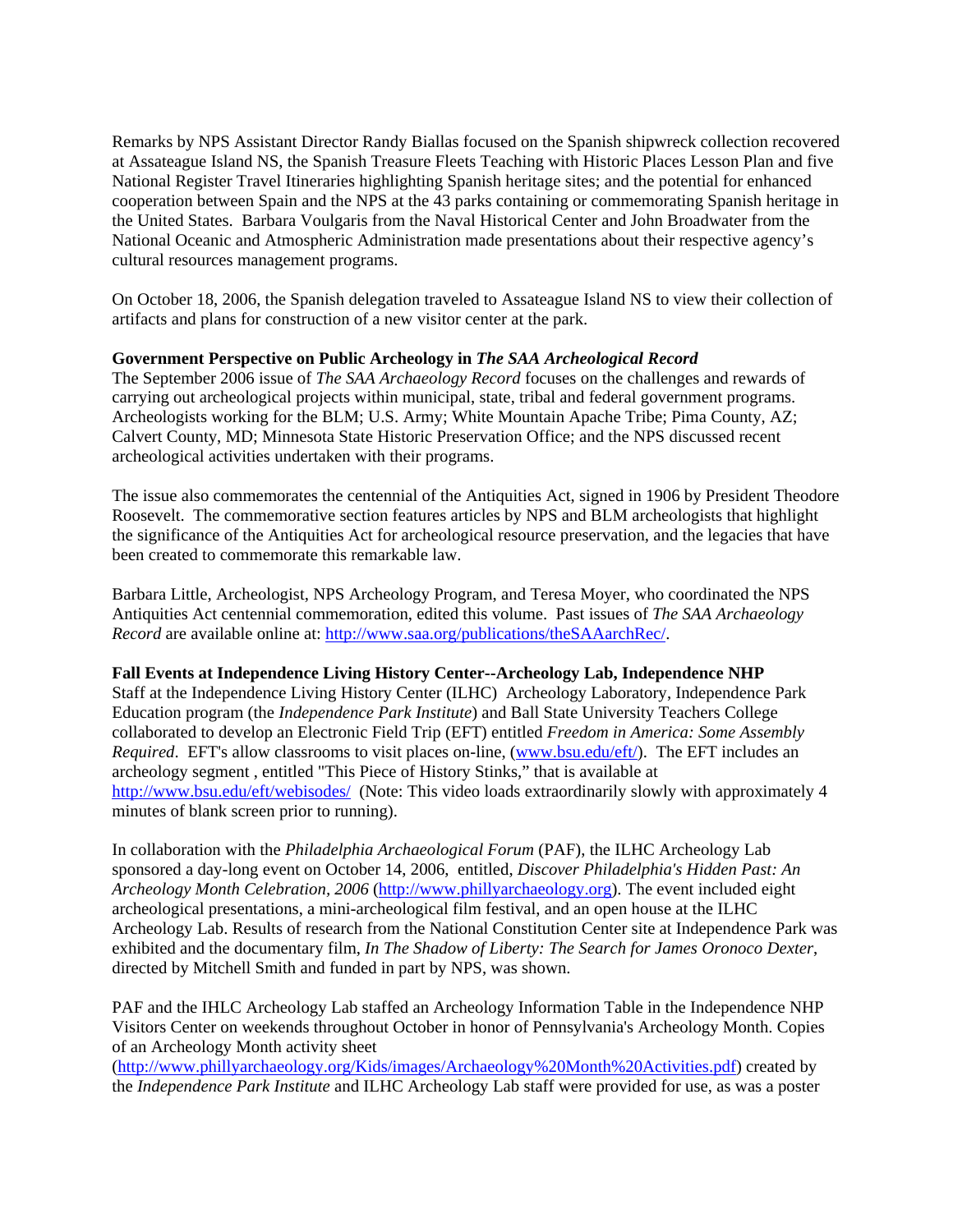and accompanying brochures that were created by the ILHC Archeology Lab to assist Independence Park in commemorating the Antiquities Act centennial.

Jed Levin, Archeologist with the NPS Northeast Regional Office, assisted the Philadelphia Mayor's Office with resources for the city's public website about the upcoming President's House Excavation, *The President's House: Freedom and Slavery in Making A New Nation* 

(<http://www.phila.gov/presidentshouse/index.html>). A joint undertaking of the City of Philadelphia and the NPS, *The President's House* project provides an opportunity to tell an important national story -- the birth of the United States side-by-side with the institution of slavery. The archeological project will conduct excavations at the site of the Executive Mansion for the American nation, 1790-1800, located today within Independence NHP. Following the excavations, a permanent installation will be placed at the site to commemorate those who lived and worked at the President's House, including the nine enslaved African Americans who resided there during George Washington's years as President. The web site allows visitors to track the project's progress and communicate their comments and opinions. In addition, it includes links to an archeology briefing paper about the project, a temporary virtual interpretive wayside, the texts of several Community Roundtable Discussions, content related to the memorial competition, historical documents, and news articles about the President's House history, rediscovery, expanded interpretation, and commemoration.

#### **Plans to add land, archeological sites to Virgin Islands NP**

The Trust for Public Land (TPL), a nonprofit land conservation organization, has announced plans to purchase and preserve 415 acres on the Island of St. John, to be added to Virgin Islands National Park.

"The property, known as Maho Bay, will be added to the park when federal funds are made available," said Greg Chelius, director of TPL's Land Trust in Florida and the Caribbean.

"The National Park on St. John is one of the world's greatest treasures," and, " We are very excited to be part of the effort to preserve its incredible natural beauty," Chelius said in a TPL press release.

The property has more than a quarter-mile of beachfront on pristine Maho Bay and rises to 1,000 feet in height. Significant ruins from the Danish colonial era, 1700-1860, are located on the property. There is also the possibility that pre-Columbian cultural resources from the Taino Indian people may be present.

"Development of this watershed would have had considerable impact on the natural and cultural resources of the park as well as the residents and visitors to St. John," said native St. Johnian Rafe Boulon, chief resource manager for the national park.

The property was owned by 11 heirs in one extended family, each owning 1/11 percentage of the total acreage. In the end, the parties involved felt strongly that the property should remain accessible to the community and the public. Once the acquisition is complete, Virgin Islands NP will comprise 70 percent of the land on the small island.

(Original story by Susan Mann)

#### **Projects in Parks: Prehistoric Archeology Research at C&O NHP**

From 2003 through 2005, the Cultural Resource Group of the Louis Berger Group carried out a program under contract to the NPS, National Capital Region to identify and evaluate archeological resources within the lower 59-mile segment of the C&O Canal NHP. This segment extends along the Potomac River from Georgetown in Washington, DC to Sandy Hook just east of Harpers Ferry, WV. This work implements the Systemwide Archeological Inventory Program for the park.